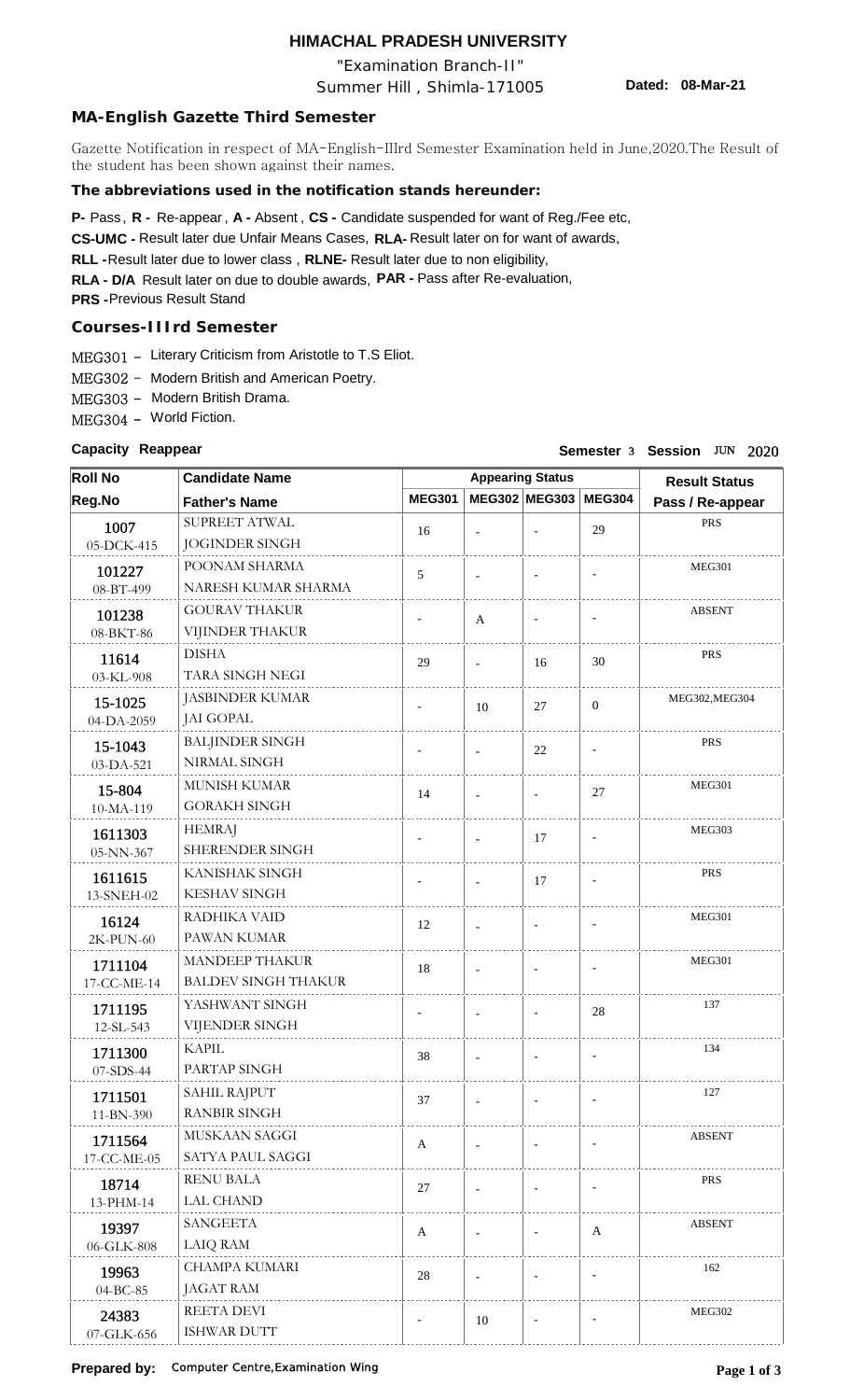**Capacity Reappear** 

#### **Capacity** Reappear **Capacity** 3 2020

| <b>Roll No</b>      | <b>Candidate Name</b>               |                          | <b>Appearing Status</b>  | <b>Result Status</b>     |                          |                            |
|---------------------|-------------------------------------|--------------------------|--------------------------|--------------------------|--------------------------|----------------------------|
| Reg.No              | <b>Father's Name</b>                | <b>MEG301</b>            |                          | MEG302 MEG303            | <b>MEG304</b>            | Pass / Re-appear           |
| 25057               | <b>RAJAT VERMA</b>                  |                          | $\blacksquare$           | A                        |                          | <b>ABSENT</b>              |
| 09-GCM-692          | HIRA MANI VERMA                     |                          |                          |                          |                          |                            |
| 25692               | SAKSHI MAHAJAN                      |                          |                          | $\overline{\phantom{a}}$ | A                        | <b>ABSENT</b>              |
| 06-GLK-571          | AJAY KUMAR MAHAJAN                  |                          |                          |                          |                          |                            |
| 31918               | <b>TARSEM LAL</b>                   | 28                       | $\overline{a}$           |                          | $\overline{\phantom{a}}$ | 129                        |
| 94-DC-1             | <b>BAZIR CHAND</b>                  |                          |                          |                          |                          |                            |
| 32902               | <b>SNEHA PALSRA</b>                 | A                        | A                        | $\overline{\phantom{a}}$ | 20                       | MEG301, MEG302, MEG30<br>4 |
| 04-PSA-660          | PITTAMBER PALSRA                    |                          |                          |                          |                          |                            |
| 32909               | <b>SHWETA THAKUR</b>                | 20                       | 16                       | $\blacksquare$           |                          | MEG301, MEG302             |
| 07-SL-200           | <b>AJIT SINGH</b>                   |                          |                          |                          |                          |                            |
| 33157               | PARAMJEET SINGH                     | 19                       | $\blacksquare$           | 13                       | $\overline{\phantom{a}}$ | PRS                        |
| 05-MA-308           | CHAUDHARI RAM                       |                          |                          |                          |                          |                            |
| 33484               | SURINDER KUMAR                      | 27                       | $\overline{\phantom{a}}$ |                          | 27                       | 135                        |
| 06-DA-887           | <b>JAGDISH CHAND</b>                |                          |                          |                          |                          |                            |
| 33802               | DEEPIKA KUMARI<br><b>MADAN LAL</b>  |                          | $\overline{\phantom{a}}$ | 15                       | 11                       | <b>PRS</b>                 |
| 11-GPL-93           |                                     |                          |                          |                          |                          |                            |
| 33900               | <b>MEENA</b><br>MUSHTAQ MOHD.       | 16                       | $\overline{\phantom{a}}$ | $\overline{a}$           | 29                       | <b>PRS</b>                 |
| 08 PNN-886          | <b>UMESH YADAV</b>                  |                          |                          |                          |                          | CS-F.N.A.                  |
| 34650<br>03-JNR-42  | <b>SUNDER LAL</b>                   |                          |                          |                          | $\overline{\phantom{a}}$ |                            |
|                     | SHIKHA KUMARI                       |                          |                          |                          |                          | <b>MEG304</b>              |
| 34796<br>11-GCN-41  | TULSI RAM                           |                          | $\overline{a}$           |                          | $\overline{0}$           |                            |
|                     | RAJENDER KUMAR                      |                          |                          |                          |                          | 140                        |
| 34873<br>06-MA-1248 | MEHAR SINGH                         |                          | $\blacksquare$           | 34                       | 30                       |                            |
| 35072               | <b>SAKSHI THAKUR</b>                |                          |                          |                          |                          | <b>PRS</b>                 |
| 09-PUN-514          | NIRPAL THAKUR                       | $28\,$                   | 11                       | 7                        | 17                       |                            |
| 35220               | SUJATA                              |                          |                          |                          |                          | <b>ABSENT</b>              |
| 08-GS-132           | <b>JAGDISH CHAND</b>                |                          |                          | $\mathbf{A}$             |                          |                            |
| 35722               | <b>BHARTI</b>                       | 30                       |                          | $\overline{\phantom{a}}$ |                          | 160                        |
| 10-SN-1466          | KULDEEP SINGH                       |                          | $\blacksquare$           |                          |                          |                            |
| 35768               | MANOJ KUMAR                         | 30                       | 14                       | $\overline{\phantom{a}}$ | 28                       | <b>MEG302</b>              |
| 99-CC-ME-479        | <b>GIAN CHAND</b>                   |                          |                          |                          |                          |                            |
| 36061               | <b>MAMTA DEVI</b>                   | 11                       | $\overline{\phantom{a}}$ | $\overline{\phantom{a}}$ | $\overline{\phantom{a}}$ | MEG301                     |
| 01-GCA-294          | <b>GURPAL SINGH</b>                 |                          |                          |                          |                          |                            |
| 36303               | TWINKLE VERMA                       | 30                       | 33                       | 27                       | 34                       | <b>PRS</b>                 |
| 11-KL-1013          | HIRA LAL VERMA                      |                          |                          |                          |                          |                            |
| 36341               | SONALI THAKUR                       |                          | $\blacksquare$           | 18                       |                          | MEG303                     |
| 08-JNR-105          | <b>GOPAL THAKUR</b>                 |                          |                          |                          |                          |                            |
| 36570               | <b>JYOTI DHIMAN</b>                 | 28                       | 27                       |                          |                          | 143                        |
| 14-MLB-67           | VIJAY KUMAR                         |                          |                          |                          |                          |                            |
| 36761               | <b>RAMA NAND</b>                    | $\overline{\phantom{a}}$ | $\blacksquare$           | $\mathbf{0}$             | 6                        | MEG303, MEG304             |
| 94-SL-211           | PARAS RAM                           |                          |                          |                          |                          |                            |
| 36766               | RANJANA VERMA                       | $\overline{\phantom{a}}$ | 12                       | $\overline{\phantom{a}}$ | 12                       | MEG302, MEG304             |
| 14-CCB-929          | <b>CHANDER PRAKASH</b>              |                          |                          |                          |                          |                            |
| 36842               | <b>ANU KUMARI</b>                   |                          | $\overline{\phantom{a}}$ | 6                        |                          | <b>PRS</b>                 |
| 14-GLK-783          | <b>ONKAR SINGH</b>                  |                          |                          |                          |                          |                            |
| 36848               | NISHA DEVI<br><b>SURENDER SINGH</b> | A                        | 18                       | $\blacksquare$           |                          | MEG301, MEG302             |
| 12-GCT-189          | DEEPIKA SHARMA                      |                          |                          |                          |                          | MEG304                     |
| 36904<br>09-PSA-775 | OM PARKASH                          | $\overline{\phantom{a}}$ |                          | $\overline{\phantom{a}}$ | 11                       |                            |
|                     | <b>SANTOSH</b>                      |                          |                          |                          |                          | <b>ABSENT</b>              |
| 36905<br>12-PSA-642 | <b>BALA RAM</b>                     | A                        | A                        |                          | $\overline{\phantom{a}}$ |                            |
|                     | REKHA DEVI                          |                          |                          |                          |                          | MEG303                     |
| 36992<br>14-KL-1003 | UTTAM RAM                           |                          | $\overline{\phantom{a}}$ | 10                       |                          |                            |
|                     | SUNITA DEVI                         |                          |                          |                          |                          | MEG303                     |
| 37064<br>01-PMA-662 | <b>SHER SINGH</b>                   | $\overline{\phantom{a}}$ | $\overline{\phantom{a}}$ | 14                       | $\overline{\phantom{a}}$ |                            |
|                     |                                     |                          |                          |                          |                          |                            |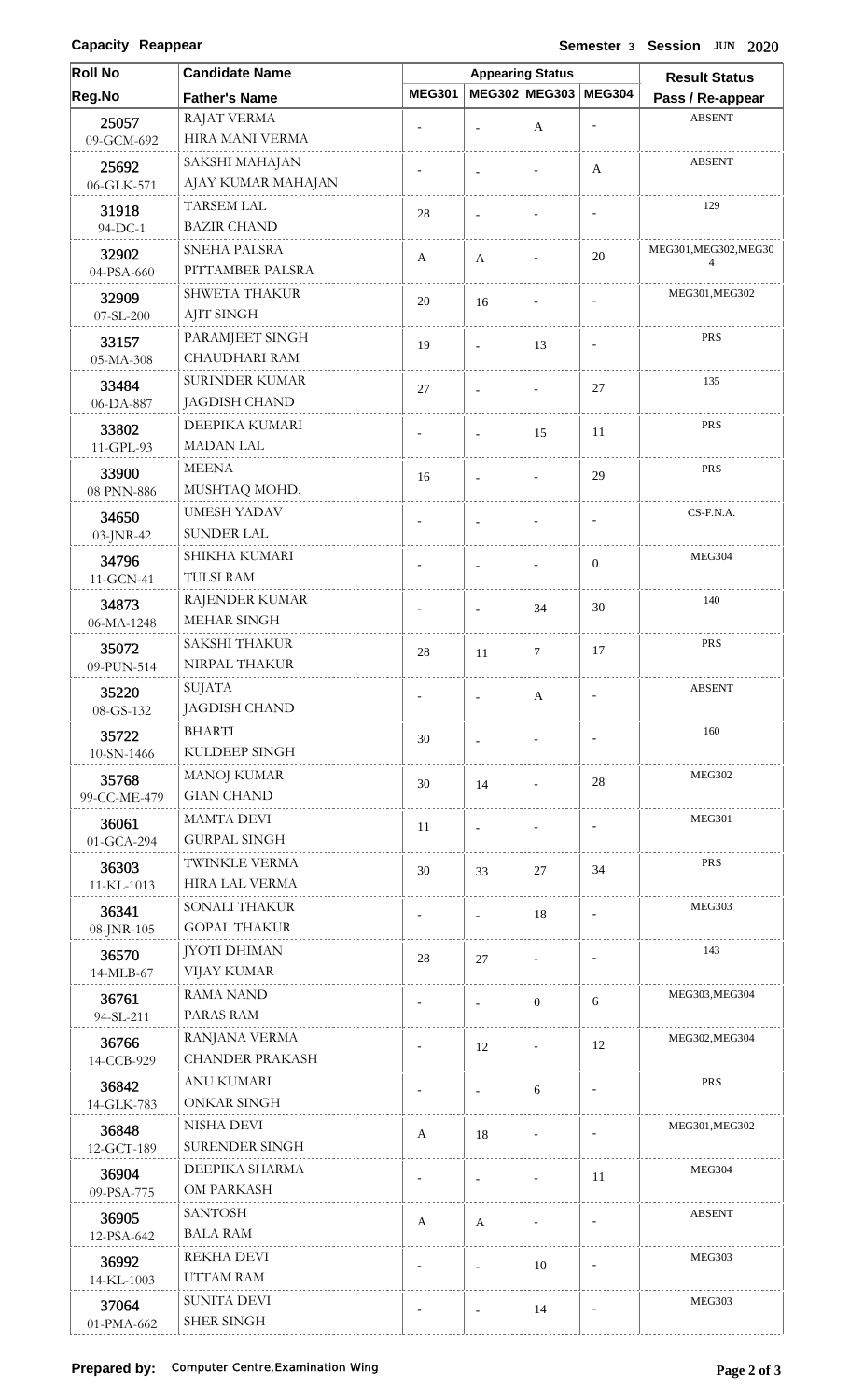#### **Capacity Reappear**

### **Capacity** Reappear **Capacity** 3 2020

| <b>Roll No</b> | <b>Candidate Name</b> |               | <b>Appearing Status</b> | <b>Result Status</b> |               |                  |
|----------------|-----------------------|---------------|-------------------------|----------------------|---------------|------------------|
| Reg.No         | <b>Father's Name</b>  | <b>MEG301</b> |                         | MEG302 MEG303        | <b>MEG304</b> | Pass / Re-appear |
| 37556          | <b>SHOBHA</b>         | A             |                         |                      |               | <b>ABSENT</b>    |
| 97-GLK-454     | <b>GULABU RAM</b>     |               |                         |                      |               |                  |
| 6749           | SAMEEKSHA JAMUAL      | 18            |                         |                      |               | <b>PRS</b>       |
| 94-GLK-486     | SATISH KUMAR JAMUAL   |               |                         |                      |               |                  |
| 95705          | ARVIND ATTRI          |               | 17                      |                      |               | <b>MEG302</b>    |
| 08-CCB-3342    | <b>GOVIND SINGH</b>   |               |                         |                      |               |                  |

**-sd- -sd-**

D.R ( Exam-II ) H.P.University, Shimla-5.

#### **Copy to :-**

- 1. The Director,Icdeol, HP University, Shimla-5
- 2. The Concerned Branch Officer, HPU, Shimla-5
- 3. Spl PS to V.C.,C.O.E,Registrar HP University, Shimla-5

Controller of Examinations H.P.University, Shimla-5.

**Dated:Shimla-08-Mar-21**

**-sd-**

D.R ( Exam-II ) H.P.University, Shimla-5.